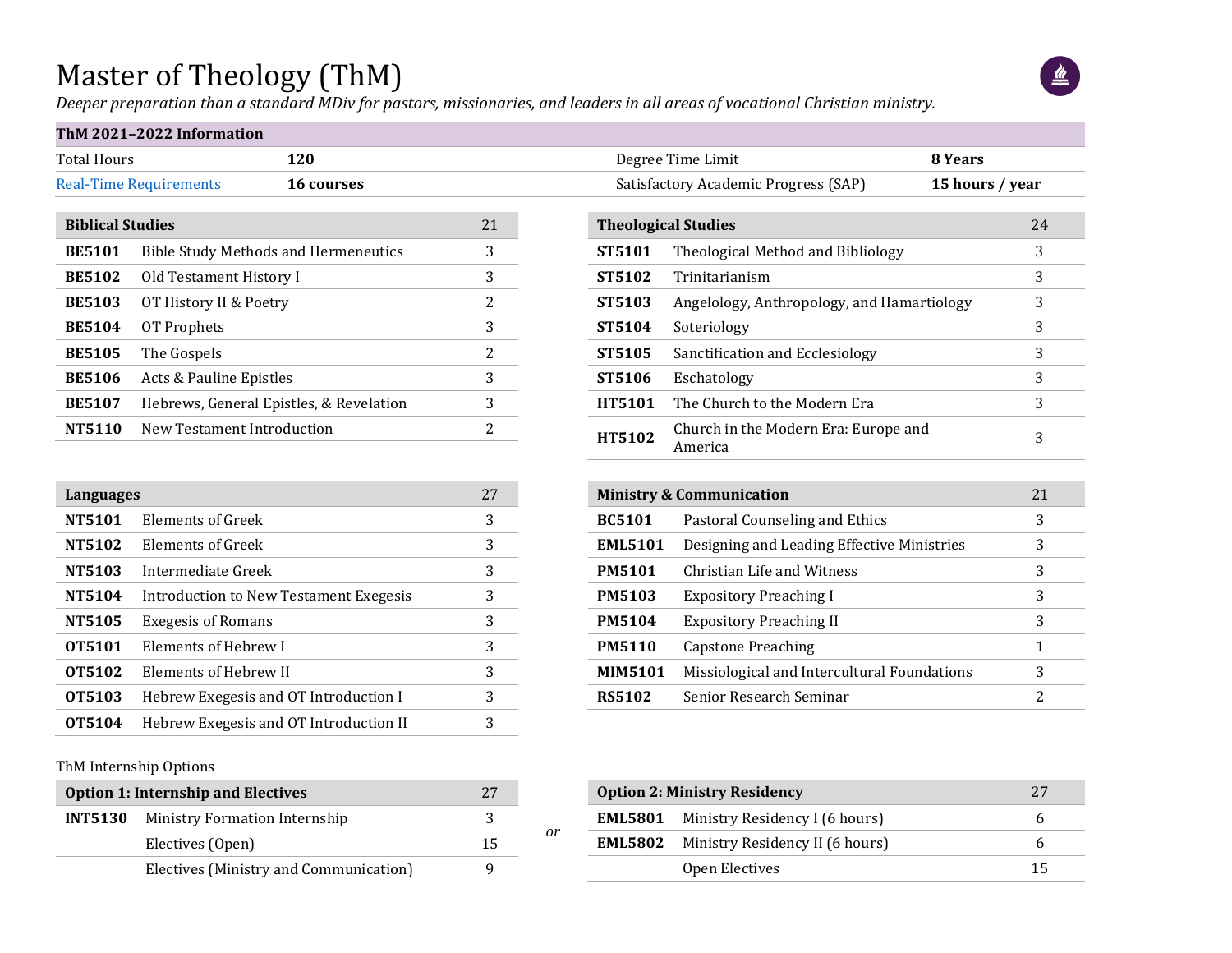

Degree Plan:  $\underline{ThM}$  4-year Plan (2021-22)

|                |                | Fall                                                        | $\mathcal{L}$  | $\Box$ |               | Spring                          | $\Delta$       | $\boxed{\square}$ |                | Summer                                 | $\Delta$       | $\qquad \qquad \Box$ |
|----------------|----------------|-------------------------------------------------------------|----------------|--------|---------------|---------------------------------|----------------|-------------------|----------------|----------------------------------------|----------------|----------------------|
| Year           | <b>NT5101</b>  | <b>Elements of Greek</b>                                    | 3              |        | <b>NT5102</b> | <b>Elements of Greek</b>        | 3              |                   | MIM5101        | Miss, and Intercultural<br>Foundations | 3              |                      |
|                | <b>BE5101</b>  | <b>Bible Study Methods</b>                                  | 3              |        | ST5102        | Trinitarianism                  | 3              |                   | <b>NT5110</b>  | <b>New Testament Intro</b>             | 2              |                      |
|                | ST5101         | <b>Theological Method</b>                                   | $\overline{3}$ |        | <b>BE5102</b> | <b>OT History I</b>             | $\overline{3}$ |                   |                |                                        |                |                      |
|                | <b>EML5101</b> | <b>Designing and Leading</b><br><b>Effective Ministries</b> | 3              |        | <b>PM5101</b> | Christian Life & Witness        | 3              |                   |                |                                        |                |                      |
|                | SF5100-1       | <b>Spiritual Formation</b>                                  |                |        | SF5100-2      | <b>Spiritual Formation</b>      |                |                   |                |                                        |                |                      |
|                |                |                                                             |                |        |               |                                 |                |                   |                |                                        |                |                      |
|                |                |                                                             |                |        |               |                                 |                |                   |                |                                        |                |                      |
|                |                | Total                                                       | 12             |        |               | Total                           | 12             |                   |                | Total                                  | 5              |                      |
| Year           | <b>NT5103</b>  | <b>Intermediate Greek</b>                                   | 3              |        | <b>NT5104</b> | <b>New Testament Exegesis</b>   | 3              |                   | <b>BE5105</b>  | The Gospels                            | $\overline{2}$ |                      |
| 2              | HT5101         | <b>Church History I</b>                                     | $\overline{3}$ |        | HT5102        | <b>Church History II</b>        | 3              |                   | ST5104         | Soteriology                            | $\overline{3}$ |                      |
|                | <b>BE5103</b>  | OT History II & Poetry                                      | $\overline{2}$ |        |               | Elective                        | 3              |                   |                |                                        |                |                      |
|                | <b>ST5103</b>  | Humanity & Sin                                              | $\overline{3}$ |        | <b>PM5103</b> | <b>Expository Preaching I</b>   | 3              |                   |                |                                        |                |                      |
|                | <b>BC5101</b>  | <b>Pastoral Counseling and</b><br><b>Ethics</b>             | $\overline{3}$ |        | SF5100-4      | <b>Spiritual Formation</b>      |                |                   |                |                                        |                |                      |
|                | SF5100-3       | <b>Spiritual Formation</b>                                  |                |        |               |                                 |                |                   |                |                                        |                |                      |
|                |                |                                                             |                |        |               |                                 |                |                   |                |                                        |                |                      |
|                |                | Total                                                       | 14             |        |               | Total                           | 12             |                   |                | Total                                  | 5              |                      |
| Year           | OT5101         | <b>Elements of Hebrew I</b>                                 | 3              |        | OT5102        | <b>Elements of Hebrew II</b>    | 3              |                   | <b>INT5130</b> | Internship                             | $\overline{3}$ |                      |
| 3              |                | Elective (Min. & Comm.)                                     | $\overline{3}$ |        | <b>BE5107</b> | Gen. Epistles & Rev.            | $\overline{3}$ |                   | <b>BE5104</b>  | <b>OT Prophets</b>                     | $\overline{3}$ |                      |
|                | <b>NT5105</b>  | <b>Exegesis of Romans</b>                                   | 3              |        |               | Elective (Min. & Comm.)         | 3              |                   |                |                                        |                |                      |
|                |                | Elective                                                    | $\overline{3}$ |        | <b>PM5104</b> | <b>Expository Preaching II</b>  | 3              |                   |                |                                        |                |                      |
|                |                |                                                             |                |        |               |                                 |                |                   |                |                                        |                |                      |
|                |                | Total                                                       | 12             |        |               | Total                           | 12             |                   |                | Total                                  | 6              |                      |
| Year           | OT5103         | <b>Hebrew Exegesis I</b>                                    | $\overline{3}$ |        | OT5104        | <b>Hebrew Exegesis II</b>       | 3              |                   | <b>BE5106</b>  | <b>Acts &amp; Pauline Epistles</b>     | 3              |                      |
| $\overline{4}$ | <b>ST5105</b>  | Sanctification & Eccl.                                      | $\overline{3}$ |        | ST5106        | <b>Eschatology</b>              | 3              |                   |                | Elective                               | $\overline{3}$ |                      |
|                |                | Elective                                                    | $\overline{3}$ |        | <b>RS5102</b> | <b>Senior Seminar OR Thesis</b> | $\overline{2}$ |                   |                |                                        |                |                      |
|                |                | Elective                                                    | $\overline{3}$ |        | <b>PM5110</b> | <b>Capstone Preaching</b>       | $\mathbf{1}$   |                   |                |                                        |                |                      |
|                |                | Internship (cont.)                                          |                |        |               | Elective (Min. & Comm.)         | 3              |                   |                |                                        |                |                      |
|                |                |                                                             |                |        |               | Internship (cont.)              |                |                   |                |                                        |                |                      |
|                |                |                                                             |                |        |               |                                 |                |                   |                |                                        |                |                      |
|                |                | Total                                                       | 12             |        |               | Total                           | 12             |                   |                | Total                                  | 6              |                      |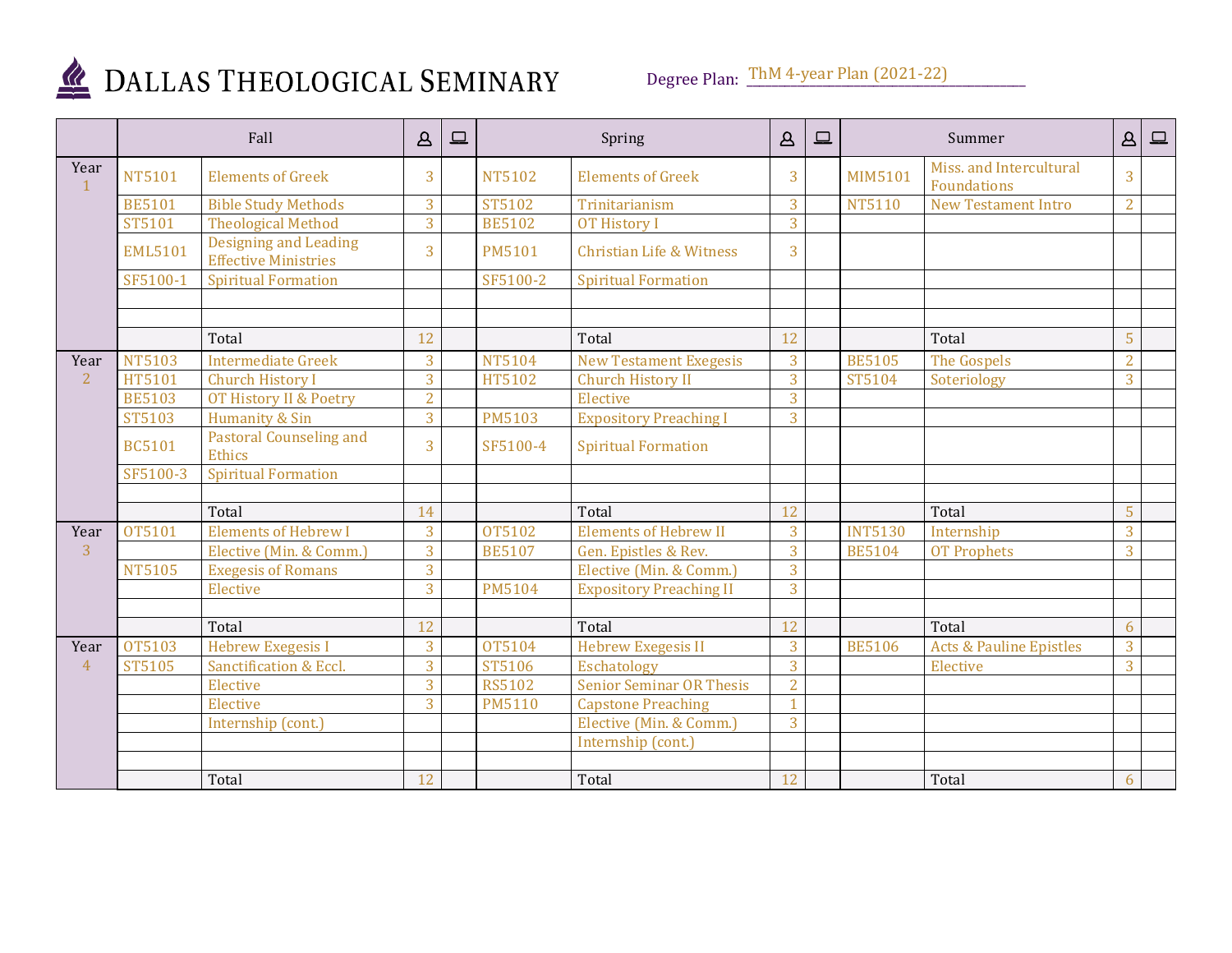

|                |                | Fall                                          | $\Delta$       | $\Box$ |                | Spring                                                      | $\Delta$       | $\Box$ |                | Summer                                          | Δ              | $\boxed{\square}$ |
|----------------|----------------|-----------------------------------------------|----------------|--------|----------------|-------------------------------------------------------------|----------------|--------|----------------|-------------------------------------------------|----------------|-------------------|
| Year           | <b>NT5101</b>  | <b>Elements of Greek</b>                      | $\overline{3}$ |        | <b>NT5102</b>  | <b>Elements of Greek</b>                                    | 3              |        | <b>NT5110</b>  | <b>New Testament Intro</b>                      | $\overline{2}$ |                   |
| $\mathbf{1}$   | <b>BE5101</b>  | <b>Bible Study Methods</b>                    | $\overline{3}$ |        | ST5101         | <b>Theological Method</b>                                   | 3              |        | <b>BE5103</b>  | OT History II & Poetry                          | $\overline{2}$ |                   |
|                | <b>PM5101</b>  | <b>Christian Life &amp; Witness</b>           | 3              |        | <b>BE5102</b>  | <b>OT History I</b>                                         | 3              |        |                |                                                 |                |                   |
|                | SF5100-1       | <b>Spiritual Formation</b>                    |                |        | SF5100-2       | <b>Spiritual Formation</b>                                  |                |        |                |                                                 |                |                   |
|                |                |                                               |                |        |                |                                                             |                |        |                |                                                 |                |                   |
|                |                |                                               |                |        |                |                                                             |                |        |                |                                                 |                |                   |
|                |                | Total                                         | 10             |        |                | Total                                                       | 9              |        |                | Total                                           | $\overline{A}$ |                   |
| Year           | <b>NT5103</b>  | <b>Intermediate Greek</b>                     | 3              |        | <b>NT5104</b>  | <b>New Testament Exegesis</b>                               | 3              |        | <b>NT5105</b>  | <b>Exegesis of Romans</b>                       | 3              |                   |
| $\overline{2}$ | <b>MIM5101</b> | Miss. and Intercultural<br><b>Foundations</b> | $\overline{3}$ |        | <b>EML5101</b> | <b>Designing and Leading</b><br><b>Effective Ministries</b> | 3              |        | <b>BC5101</b>  | <b>Pastoral Counseling and</b><br><b>Ethics</b> | 3              |                   |
|                | <b>BE5104</b>  | <b>OT Prophets</b>                            | $\overline{3}$ |        | ST5102         | Trinitarianism                                              | 3              |        |                |                                                 |                |                   |
|                | SF5100-3       | <b>Spiritual Formation</b>                    |                |        | SF5100-4       | <b>Spiritual Formation</b>                                  |                |        |                |                                                 |                |                   |
|                |                |                                               |                |        |                |                                                             |                |        |                |                                                 |                |                   |
|                |                | Total                                         | 9              |        |                | Total                                                       | 9              |        |                | Total                                           | 6              |                   |
| Year           | HT5101         | Church History I                              | $\overline{3}$ |        | OT5102         | <b>Elements of Hebrew II</b>                                | 3              |        | ST5104         | Soteriology                                     | 3              |                   |
| $\overline{3}$ | OT5101         | <b>Elements of Hebrew I</b>                   | 3              |        | HT5102         | Church History II                                           | 3              |        | <b>BE5106</b>  | <b>Acts &amp; Pauline Epistles</b>              | $\overline{3}$ |                   |
|                | <b>BE5105</b>  | The Gospels                                   | $\overline{2}$ |        |                | Elective                                                    | $\overline{3}$ |        |                |                                                 |                |                   |
|                | ST5103         | Humanity & Sin                                | $\overline{3}$ |        | <b>PM5103</b>  | <b>Expository Preaching I</b>                               | 3              |        |                |                                                 |                |                   |
|                |                |                                               |                |        |                |                                                             |                |        |                |                                                 |                |                   |
|                |                | Total                                         | 11             |        |                | Total                                                       | 12             |        |                | Total                                           | 6              |                   |
| Year           | OT5103         | Hebrew Exegesis I                             | 3              |        | OT5104         | <b>Hebrew Exegesis II</b>                                   | 3              |        | <b>INT5130</b> | Internship                                      | 3              |                   |
| $\overline{4}$ | <b>PM5104</b>  | <b>Expository Preaching II</b>                | $\overline{3}$ |        | <b>BE5107</b>  | <b>Gen. Epistles &amp; Revelation</b>                       | 3              |        |                | Elective                                        | $\overline{3}$ |                   |
|                |                | Elective (Min. & Comm.)                       | 3              |        |                | Elective                                                    | 3              |        |                |                                                 |                |                   |
|                |                |                                               |                |        |                |                                                             |                |        |                |                                                 |                |                   |
|                |                | Total                                         | 9              |        |                | Total                                                       | 9              |        |                | Total                                           | 6              |                   |
| Year           | ST5105         | Sanctification & Eccl.                        | 3              |        | ST5106         | Eschatology                                                 | 3              |        |                |                                                 |                |                   |
| $\overline{5}$ | <b>PM5110</b>  | <b>Capstone Preaching</b>                     | $\mathbf{1}$   |        | <b>RS5102</b>  | <b>Senior Seminar OR Thesis</b>                             | $\overline{2}$ |        |                |                                                 |                |                   |
|                |                | Elective                                      | 3              |        |                | Elective                                                    | 3              |        |                |                                                 |                |                   |
|                |                | Elective (Min. & Comm.)                       | 3              |        |                | Elective (Min. & Comm.)                                     | 3              |        |                |                                                 |                |                   |
|                |                | Internship (cont.)                            |                |        |                | Internship (cont.)                                          |                |        |                |                                                 |                |                   |
|                |                |                                               |                |        |                |                                                             |                |        |                |                                                 |                |                   |
|                |                | Total                                         | 10             |        |                | Total                                                       | 11             |        |                | Total                                           |                |                   |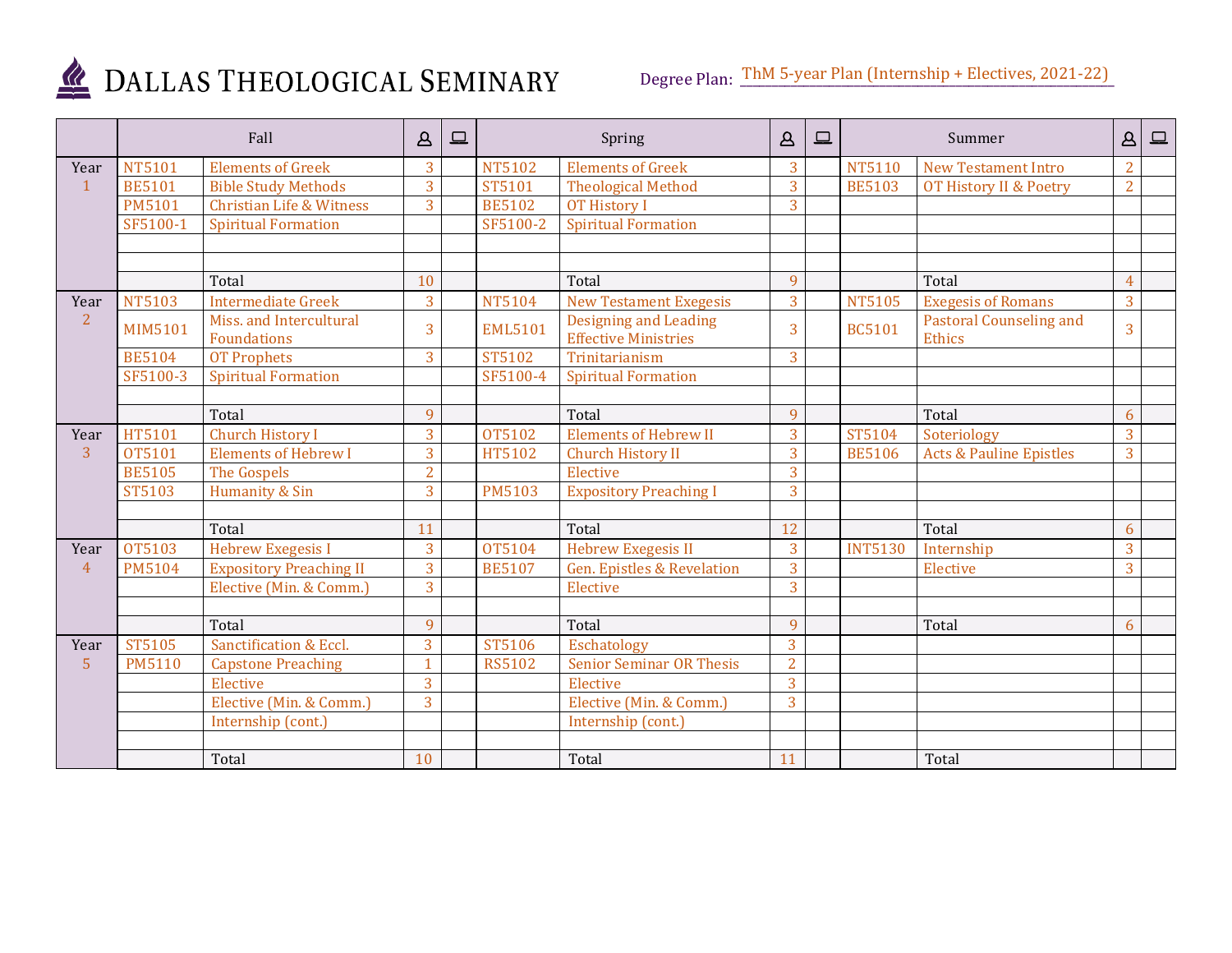

|                | Fall           |                                                       | $\Delta$       | ▣ |                | Spring                                | $\Delta$       | $\square$ |               | Summer                                   | $\mathfrak{\underline{\alpha}}$ | $\boxed{\square}$ |
|----------------|----------------|-------------------------------------------------------|----------------|---|----------------|---------------------------------------|----------------|-----------|---------------|------------------------------------------|---------------------------------|-------------------|
| Year           | <b>NT5101</b>  | <b>Elements of Greek</b>                              | 3              |   | <b>NT5102</b>  | <b>Elements of Greek</b>              | 3              |           | <b>NT5110</b> | <b>New Testament Intro</b>               | $\overline{2}$                  |                   |
| $\mathbf{1}$   | <b>BE5101</b>  | <b>Bible Study Methods</b>                            | $\overline{3}$ |   | ST5101         | <b>Theological Method</b>             | 3              |           | <b>BE5103</b> | OT History II & Poetry                   | $\overline{2}$                  |                   |
|                | <b>PM5101</b>  | <b>Christian Life &amp; Witness</b>                   | $\overline{3}$ |   | <b>BE5102</b>  | <b>OT History I</b>                   | 3              |           |               |                                          |                                 |                   |
|                | SF5100-1       | <b>Spiritual Formation</b>                            |                |   | SF5100-2       | <b>Spiritual Formation</b>            |                |           |               |                                          |                                 |                   |
|                |                |                                                       |                |   |                |                                       |                |           |               |                                          |                                 |                   |
|                |                |                                                       |                |   |                |                                       |                |           |               |                                          |                                 |                   |
|                |                | Total                                                 | 9              |   |                | Total                                 | 9              |           |               | Total                                    |                                 |                   |
| Year           | <b>NT5103</b>  | <b>Intermediate Greek</b>                             | $\overline{3}$ |   | <b>NT5104</b>  | <b>New Testament Exegesis</b>         | 3              |           | <b>NT5105</b> | <b>Exegesis of Romans</b>                | 3                               |                   |
| $\overline{2}$ | <b>MIM5101</b> | Miss, and Intercultural<br>Foundations                | 3              |   | <b>BE5104</b>  | <b>OT Prophets</b>                    | 3              |           | <b>BC5101</b> | <b>Pastoral Counseling and</b><br>Ethics | 3                               |                   |
|                | <b>EML5101</b> | <b>Design and Lead Effective</b><br><b>Ministries</b> | 3              |   | ST5102         | Trinitarianism                        | 3              |           |               |                                          |                                 |                   |
|                | SF5100-3       | <b>Spiritual Formation</b>                            |                |   | SF5100-4       | <b>Spiritual Formation</b>            |                |           |               |                                          |                                 |                   |
|                |                |                                                       |                |   |                |                                       |                |           |               |                                          |                                 |                   |
|                |                | Total                                                 | 9              |   |                | Total                                 | 9              |           |               | Total                                    | 6                               |                   |
| Year           | HT5101         | <b>Church History I</b>                               | $\overline{3}$ |   | OT5102         | <b>Elements of Hebrew II</b>          | 3              |           | HT5102        | <b>Church History II</b>                 | $\overline{3}$                  |                   |
| 3              | OT5101         | <b>Elements of Hebrew I</b>                           | $\overline{3}$ |   | <b>PM5103</b>  | <b>Expository Preaching I</b>         | 3              |           | <b>BE5106</b> | <b>Acts &amp; Pauline Epistles</b>       | 3                               |                   |
|                | <b>BE5105</b>  | The Gospels                                           | $\overline{2}$ |   |                | Elective                              | 3              |           |               |                                          |                                 |                   |
|                | ST5103         | Humanity & Sin                                        | $\overline{3}$ |   |                |                                       |                |           |               |                                          |                                 |                   |
|                |                | Total                                                 | 11             |   |                | Total                                 | 9              |           |               | Total                                    | 6                               |                   |
| Year           | OT5103         | <b>Hebrew Exegesis I</b>                              | 3              |   | <b>OT5104</b>  | <b>Hebrew Exegesis II</b>             | 3              |           | ST5104        | Soteriology                              | 3                               |                   |
| $\overline{4}$ | <b>PM5104</b>  | <b>Expository Preaching II</b>                        | $\overline{3}$ |   | <b>BE5107</b>  | <b>Gen. Epistles &amp; Revelation</b> | 3              |           |               | Elective                                 | $\overline{3}$                  |                   |
|                |                | Elective                                              | $\overline{3}$ |   |                | Elective                              | $\overline{3}$ |           |               |                                          |                                 |                   |
|                |                |                                                       |                |   |                |                                       |                |           |               |                                          |                                 |                   |
|                |                | Total                                                 | $\overline{q}$ |   |                | Total                                 | $\mathbf{q}$   |           |               | Total                                    | 6                               |                   |
| Year           | <b>EML5801</b> | <b>Ministry Residency I</b>                           | 6              |   | <b>EML5802</b> | <b>Ministry Residency II</b>          | 6              |           |               | <b>Residency Ends</b>                    |                                 |                   |
| $\overline{5}$ | <b>PM5110</b>  | <b>Capstone Preaching</b>                             | 1              |   | ST5106         | Eschatology                           | 3              |           | <b>RS5102</b> | <b>Senior Seminar Paper</b>              | $\overline{2}$                  |                   |
|                | ST5105         | Sanctification & Eccl.                                | $\overline{3}$ |   |                |                                       |                |           |               | Elective                                 | 3                               |                   |
|                |                |                                                       |                |   |                |                                       |                |           |               |                                          |                                 |                   |
|                |                | Total                                                 | 10             |   |                | Total                                 | 9              |           |               | Total                                    | 5                               |                   |

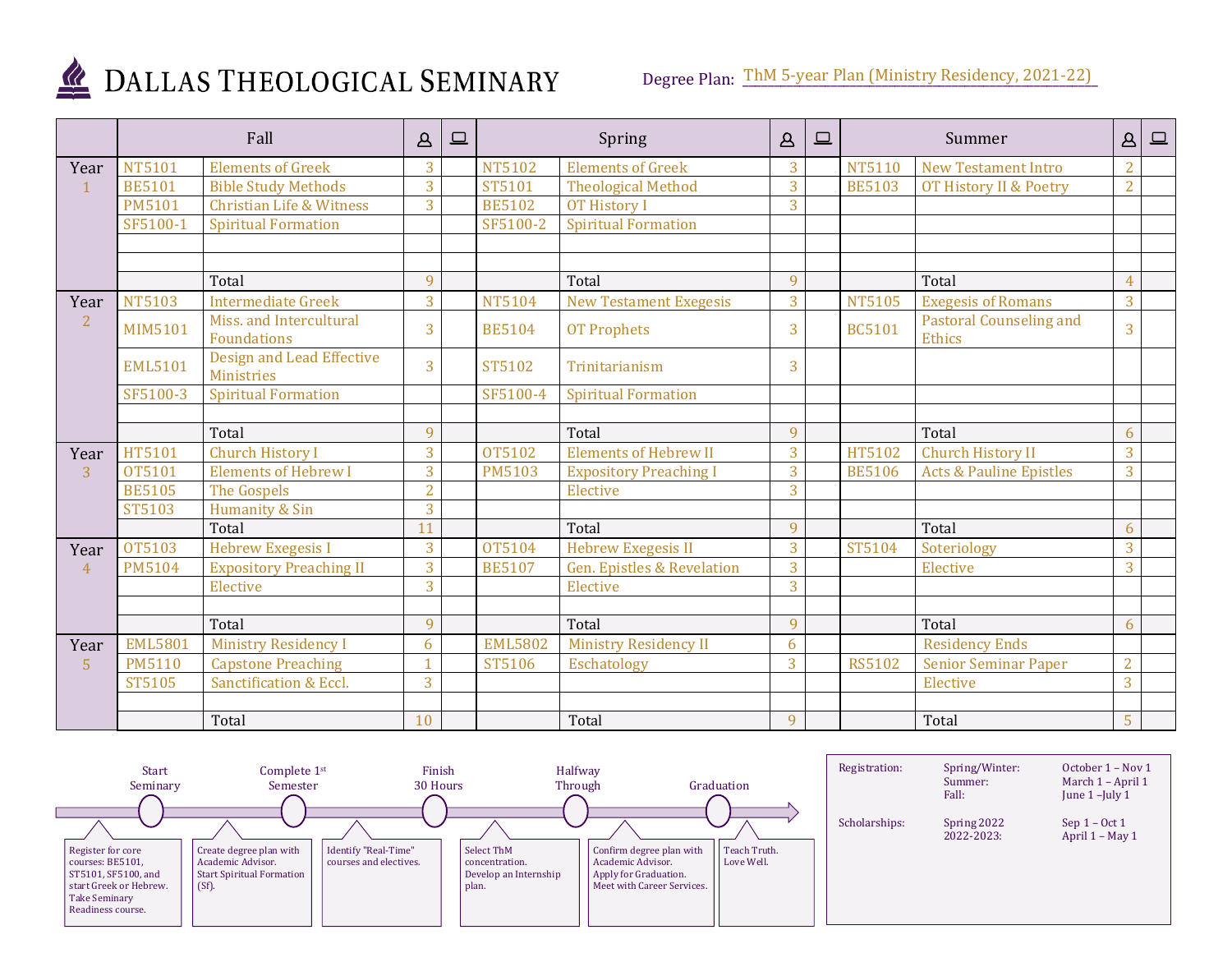

Degree Plan:  $\underline{\text{ThM 6-year Plan} (2021-22)}$ 

|                |               | Fall                                    | $\Delta$       | $\Box$ |               | Spring                                | $\Delta$       | $\boxed{ }$ |                | Summer                                   | $\Delta$       | $\boxed{\square}$ |
|----------------|---------------|-----------------------------------------|----------------|--------|---------------|---------------------------------------|----------------|-------------|----------------|------------------------------------------|----------------|-------------------|
| Year           | <b>NT5101</b> | <b>Elements of Greek</b>                | 3              |        | NT5102        | <b>Elements of Greek</b>              | 3              |             | <b>BE5102</b>  | OT History I                             | $\overline{3}$ |                   |
| $\mathbf{1}$   | <b>BE5101</b> | <b>Bible Study Methods</b>              | 3              |        | ST5101        | <b>Theological Method</b>             | 3              |             | <b>EML5101</b> | Design and Lead Effective<br>Ministries  | $\overline{3}$ |                   |
|                | SF5100-1      | (on-campus; 4 consecutive<br>semesters) |                |        | SF5100-2      | <b>Spiritual Formation</b>            |                |             |                |                                          |                |                   |
|                |               |                                         |                |        |               |                                       |                |             |                |                                          |                |                   |
|                |               |                                         |                |        |               |                                       |                |             |                |                                          |                |                   |
|                |               | Total                                   | 6              |        |               | Total                                 | 6              |             |                | Total                                    | 6              |                   |
| Year           | <b>NT5103</b> | <b>Intermediate Greek</b>               | $\overline{3}$ |        | <b>NT5104</b> | <b>New Testament Exegesis</b>         | 3              |             | <b>NT5105</b>  | <b>Exegesis of Romans</b>                | $\overline{3}$ |                   |
| 2              | <b>PM5101</b> | <b>Christian Life &amp; Witness</b>     | 3              |        | ST5102        | Trinitarianism                        | 3              |             | <b>BE5103</b>  | OT History II & Poetry                   | $\overline{2}$ |                   |
|                | NT5110        | <b>New Testament Intro</b>              | $\overline{2}$ |        | SF5100-4      | <b>Spiritual Formation</b>            |                |             |                |                                          |                |                   |
|                | SF5110        | (Online/Distance; 2<br>semesters)       |                |        |               |                                       |                |             |                |                                          |                |                   |
|                |               |                                         |                |        |               |                                       |                |             |                |                                          |                |                   |
|                |               | Total                                   | 8              |        |               | Total                                 | 6              |             |                | Total                                    | 5              |                   |
| Year           | OT5101        | <b>Elements of Hebrew I</b>             | 3              |        | OT5102        | <b>Elements of Hebrew II</b>          | 3              |             | ST5104         | Soteriology                              | 3              |                   |
| 3              | <b>BE5105</b> | The Gospels                             | $\overline{2}$ |        | <b>PM5103</b> | <b>Expository Preaching I</b>         | 3              |             | <b>MIM5101</b> | Miss. and Intercultural<br>Found.        | $\overline{3}$ |                   |
|                | ST5103        | Humanity & Sin                          | 3              |        |               | Elective                              | 3              |             |                |                                          |                |                   |
|                |               |                                         |                |        |               |                                       |                |             |                |                                          |                |                   |
|                |               | Total                                   | 8              |        |               | Total                                 | $\mathbf{q}$   |             |                | Total                                    | 6              |                   |
| Year           | <b>OT5103</b> | <b>Hebrew Exegesis I</b>                | $\overline{3}$ |        | OT5104        | <b>Hebrew Exegesis II</b>             | $\overline{3}$ |             |                | Elective (Min. & Comm.)                  | 3              |                   |
| $\overline{4}$ | <b>BE5104</b> | <b>OT Prophets</b>                      | 3              |        | <b>PM5104</b> | <b>Expository Preaching II</b>        | 3              |             | <b>BC5101</b>  | <b>Pastoral Counseling and</b><br>Ethics | 3              |                   |
|                |               | Elective                                | 3              |        |               | Elective                              | 3              |             |                |                                          |                |                   |
|                |               |                                         |                |        |               |                                       |                |             |                |                                          |                |                   |
|                |               | Total                                   | 9              |        |               | Total                                 | 9              |             |                | Total                                    | 6              |                   |
| Year           | HT5101        | <b>Church History I</b>                 | 3              |        | HT5102        | <b>Church History II</b>              | $\overline{3}$ |             | <b>INT5130</b> | Internship                               | 3              |                   |
| $5\phantom{1}$ | ST5105        | Sanctification & Eccl.                  | 3              |        |               | Elective (Min. & Comm.)               | $\overline{3}$ |             |                | Elective                                 | $\overline{3}$ |                   |
|                |               | Elective                                | $\overline{3}$ |        |               |                                       |                |             |                |                                          |                |                   |
|                |               |                                         |                |        |               |                                       |                |             |                |                                          |                |                   |
|                |               | Total                                   | 9              |        |               | Total                                 | 6              |             |                | Total                                    | 6              |                   |
| Year           | <b>BE5106</b> | <b>Acts &amp; Pauline Epistles</b>      | $\overline{3}$ |        | <b>RS5102</b> | <b>Senior Seminar OR Thesis</b>       | $\overline{2}$ |             |                |                                          |                |                   |
| 6              | <b>PM5110</b> | <b>Capstone Preaching</b>               | $\mathbf{1}$   |        | ST5106        | Eschatology                           | 3              |             |                |                                          |                |                   |
|                |               | Elective (Min. & Comm.)                 | 3              |        | <b>BE5107</b> | <b>Gen. Epistles &amp; Revelation</b> | 3              |             |                |                                          |                |                   |
|                |               |                                         |                |        |               |                                       |                |             |                |                                          |                |                   |
|                |               | Total                                   | $\overline{7}$ |        |               | Total                                 | 8              |             |                |                                          |                |                   |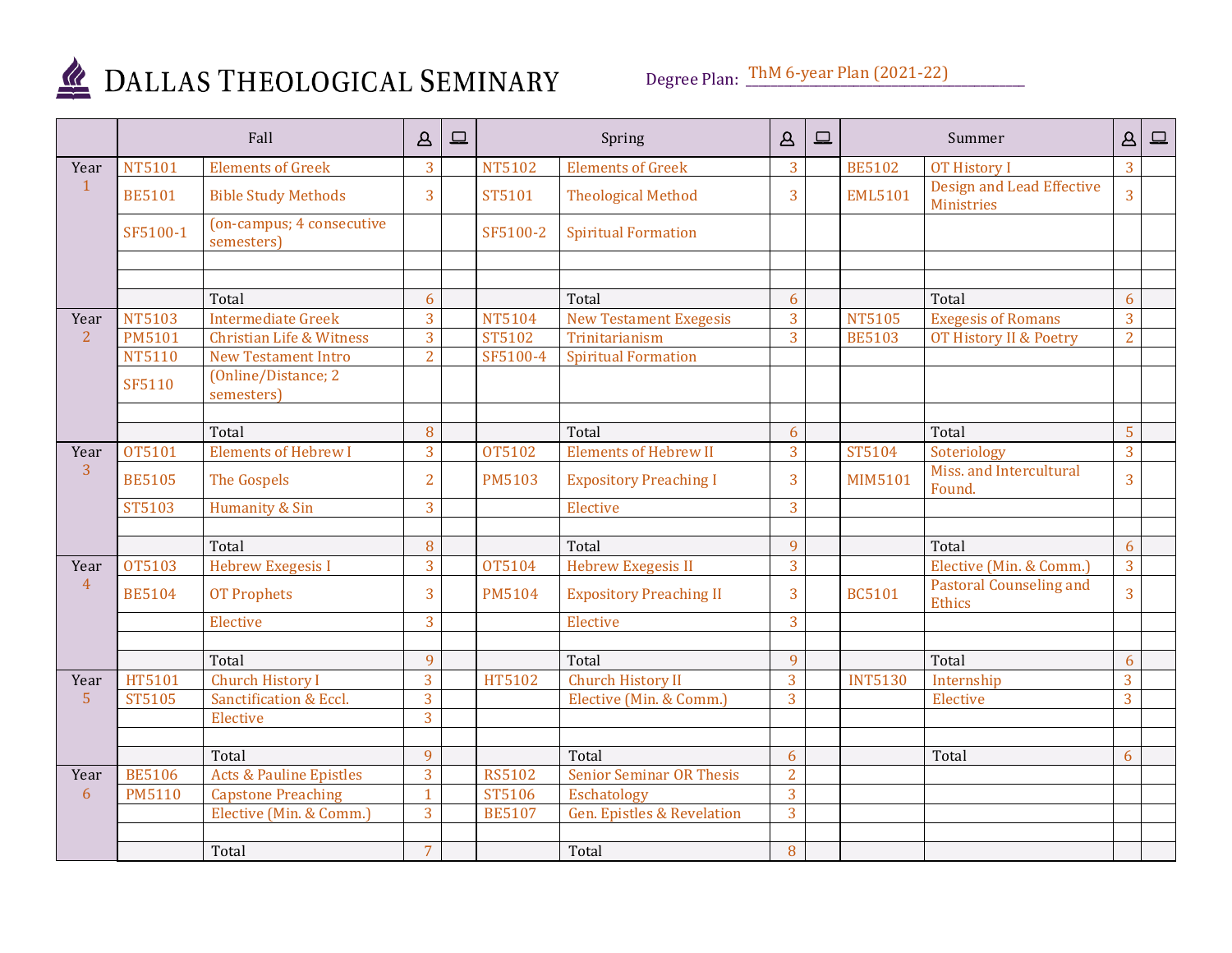

|                        | Fall          |                                             | $\mathbf{A}$   | 므 | Spring        |                                                  | $\Delta$       | 므 | Summer         |                                          | $\Delta$       | 므 |
|------------------------|---------------|---------------------------------------------|----------------|---|---------------|--------------------------------------------------|----------------|---|----------------|------------------------------------------|----------------|---|
| Year<br>$\mathbf{1}$   | AS5101        | Sem. on Practical Theology                  | 3              |   | AS5102        | Sem. on Ed. Process and<br><b>World Missions</b> | 3              |   | <b>BC5101</b>  | <b>Pastoral Counseling and</b><br>Ethics | 3              |   |
|                        | AS5103        | Sem. on OT Books                            | $\overline{3}$ |   | AS5104        | Sem. on NT Books                                 | 3              |   | <b>NT5110</b>  | <b>New Testament Intro</b>               | $\overline{2}$ |   |
|                        | ST5101        | <b>Theological Method</b>                   | $\overline{3}$ |   | <b>NT5102</b> | <b>Elements of Greek</b>                         | 3              |   |                |                                          |                |   |
|                        | <b>NT5101</b> | <b>Elements of Greek</b>                    | 3              |   | <b>PM5103</b> | <b>Expository Preaching I</b>                    | 3              |   |                |                                          |                |   |
|                        | HT5101        | <b>Church History I</b>                     | 3              |   | HT5102        | Church History II                                | 3              |   |                |                                          |                |   |
|                        | SF5100-1      | <b>Spiritual Formation</b>                  |                |   | SF5100-2      | <b>Spiritual Formation</b>                       |                |   |                |                                          |                |   |
|                        |               |                                             |                |   |               |                                                  |                |   |                |                                          |                |   |
|                        |               | Total                                       | 15             |   |               | Total                                            | 15             |   |                | Total                                    | 5              |   |
| Year<br>$\overline{2}$ | AS5105        | Sem. on God, Creation,<br>Humanity, and Sin | 3              |   | AS5106        | Sem. on Salvation,<br>Sanctification, Church     | 3              |   | <b>INT5130</b> | Internship                               | 3              |   |
|                        | <b>NT5103</b> | <b>Intermediate Greek</b>                   | 3              |   | <b>NT5104</b> | <b>New Testament Exegesis</b>                    | 3              |   | ST5106         | Eschatology                              | 3              |   |
|                        | <b>PM5104</b> | <b>Expository Preaching II</b>              | 3              |   |               | Elective                                         | 3              |   |                |                                          |                |   |
|                        |               | Elective                                    | $\overline{3}$ |   |               | Elective (Min. & Comm.)                          | 3              |   |                |                                          |                |   |
|                        | SF5100-3      | <b>Spiritual Formation</b>                  |                |   | SF5100-4      | <b>Spiritual Formation</b>                       |                |   |                |                                          |                |   |
|                        |               |                                             |                |   |               |                                                  |                |   |                |                                          |                |   |
|                        |               |                                             |                |   |               |                                                  |                |   |                |                                          |                |   |
|                        |               | Total                                       | 12             |   |               | Total                                            | 12             |   |                | Total                                    | 6              |   |
| Year                   | OT5101        | <b>Elements of Hebrew I</b>                 | 3              |   | OT5102        | <b>Elements of Hebrew II</b>                     | 3              |   | OT5103         | <b>Hebrew Exegesis I</b>                 | 3              |   |
| $\overline{3}$         | <b>NT5105</b> | <b>Exegesis of Romans</b>                   | 3              |   | <b>RS5102</b> | <b>Senior Seminar Paper</b>                      | $\overline{2}$ |   | <b>OT5104</b>  | <b>Hebrew Exegesis II</b>                | $\overline{3}$ |   |
|                        | <b>PM5110</b> | <b>Capstone Preaching</b>                   |                |   |               | Elective (Min. & Comm.)                          |                |   |                |                                          |                |   |
|                        |               | Elective (Min. & Comm.)                     | 3              |   |               | Elective                                         | 3              |   |                |                                          |                |   |
|                        |               | Elective                                    | 3              |   |               | Elective                                         | 3              |   |                |                                          |                |   |
|                        |               | Internship (cont.)                          |                |   |               |                                                  |                |   |                |                                          |                |   |
|                        |               | Total                                       | 13             |   |               | Total                                            | 12             |   |                | Total                                    | 6              |   |
| Year                   |               |                                             |                |   |               |                                                  |                |   |                |                                          |                |   |
| $\overline{4}$         |               |                                             |                |   |               |                                                  |                |   |                |                                          |                |   |
|                        |               |                                             |                |   |               |                                                  |                |   |                |                                          |                |   |
|                        |               | Total                                       |                |   |               | Total                                            |                |   |                | Total                                    |                |   |

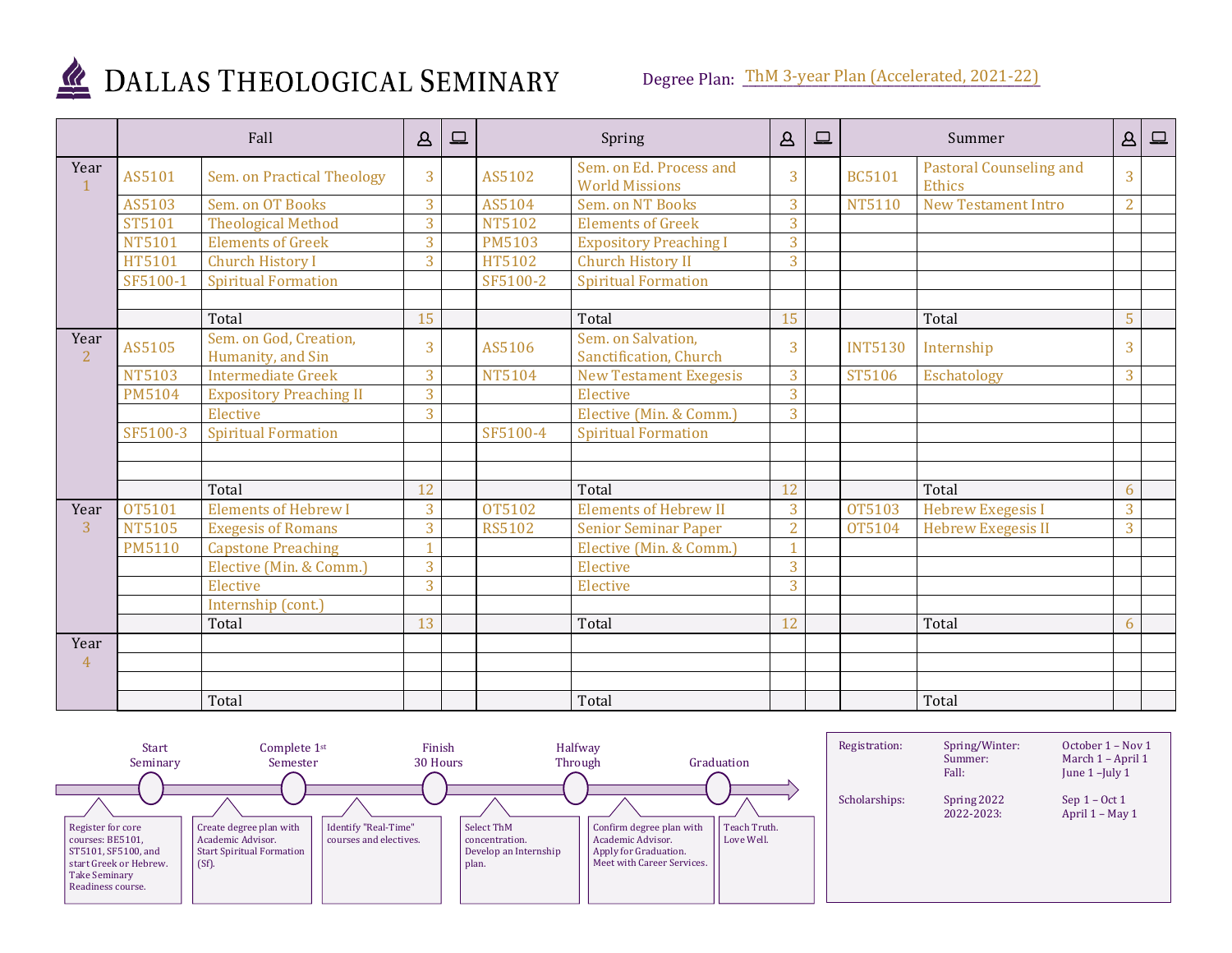

|                        | Fall          |                                             | $\mathbf{A}$                     | 므 | Spring        |                                                  | $\Delta$       | 므 | Summer         |                                          | $\Delta$       | $\qquad \qquad \Box$ |
|------------------------|---------------|---------------------------------------------|----------------------------------|---|---------------|--------------------------------------------------|----------------|---|----------------|------------------------------------------|----------------|----------------------|
| Year<br>1              | AS5101        | Sem. on Practical Theology                  | 3                                |   | AS5102        | Sem. on Ed. Process and<br><b>World Missions</b> | 3              |   | <b>BC5101</b>  | <b>Pastoral Counseling and</b><br>Ethics | $\overline{3}$ |                      |
|                        | ST5101        | <b>Theological Method</b>                   | 3                                |   | <b>PM5103</b> | <b>Expository Preaching I</b>                    | 3              |   | <b>NT5110</b>  | <b>New Testament Intro</b>               | $\overline{2}$ |                      |
|                        | <b>NT5101</b> | <b>Elements of Greek</b>                    | $\overline{3}$                   |   | <b>NT5102</b> | <b>Elements of Greek</b>                         | 3              |   |                |                                          |                |                      |
|                        | HT5101        | <b>Church History I</b>                     | $\overline{3}$                   |   | HT5102        | Church History II                                | 3              |   |                |                                          |                |                      |
|                        | SF5100-1      | <b>Spiritual Formation</b>                  |                                  |   | SF5100-2      | <b>Spiritual Formation</b>                       |                |   |                |                                          |                |                      |
|                        |               |                                             |                                  |   |               |                                                  |                |   |                |                                          |                |                      |
|                        |               | Total                                       | 12                               |   |               | Total                                            | 12             |   |                | Total                                    | 5              |                      |
| Year                   | AS5103        | Sem. on OT Books                            | 3                                |   | AS5104        | Sem. on NT Books                                 | 3              |   | <b>NT5105</b>  | <b>Exegesis of Romans</b>                | 3              |                      |
| $\overline{2}$         | <b>NT5103</b> | <b>Intermediate Greek</b>                   | $\overline{3}$                   |   | <b>NT5104</b> | <b>New Testament Exegesis</b>                    | 3              |   |                |                                          |                |                      |
|                        | <b>PM5104</b> | <b>Expository Preaching II</b>              | $\overline{3}$<br>$\overline{3}$ |   |               | Elective (Min. & Comm.)                          | 3              |   |                |                                          |                |                      |
|                        | SF5100-3      | Elective                                    |                                  |   | SF5100-4      | Elective                                         | 3              |   |                |                                          |                |                      |
|                        |               | <b>Spiritual Formation</b>                  |                                  |   |               | <b>Spiritual Formation</b>                       |                |   |                |                                          |                |                      |
|                        |               |                                             |                                  |   |               |                                                  |                |   |                |                                          |                |                      |
|                        |               | Total                                       | 12                               |   |               | Total                                            | 12             |   |                | Total                                    | 3              |                      |
| Year<br>$\overline{3}$ | AS5105        | Sem. on God, Creation,<br>Humanity, and Sin | 3                                |   | AS5106        | Sem. on Salvation,<br>Sanctification, Church     | 3              |   | <b>INT5130</b> | Internship                               | 3              |                      |
|                        | OT5101        | <b>Elements of Hebrew I</b>                 | 3                                |   | OT5102        | <b>Elements of Hebrew II</b>                     | 3              |   |                | Elective                                 | 3              |                      |
|                        |               | Elective (Min. & Comm.)                     | 3                                |   |               | Elective                                         | $\overline{3}$ |   |                |                                          |                |                      |
|                        |               |                                             |                                  |   |               |                                                  |                |   |                |                                          |                |                      |
|                        |               |                                             |                                  |   |               |                                                  |                |   |                |                                          |                |                      |
|                        |               | Total                                       | $\mathbf{Q}$                     |   |               | Total                                            | $\mathbf{Q}$   |   |                | Total                                    | 6              |                      |
| Year                   | <b>OT5103</b> | <b>Hebrew Exegesis I</b>                    | 3                                |   | OT5104        | <b>Hebrew Exegesis II</b>                        | 3              |   |                |                                          |                |                      |
| $\overline{4}$         | <b>PM5110</b> | <b>Capstone Preaching</b>                   |                                  |   | <b>RS5102</b> | <b>Senior Seminar Paper</b>                      | $\overline{2}$ |   |                |                                          |                |                      |
|                        |               | Elective (Min. & Comm.)                     | $\overline{2}$                   |   | ST5106        | Eschatology                                      | 3              |   |                |                                          |                |                      |
|                        |               | Elective                                    | 3                                |   |               | Internship (cont.)                               |                |   |                |                                          |                |                      |
|                        |               | Internship (cont.)                          |                                  |   |               |                                                  |                |   |                |                                          |                |                      |
|                        |               |                                             |                                  |   |               |                                                  |                |   |                |                                          |                |                      |
|                        |               | Total                                       | 9                                |   |               | Total                                            | 8              |   |                | Total                                    |                |                      |